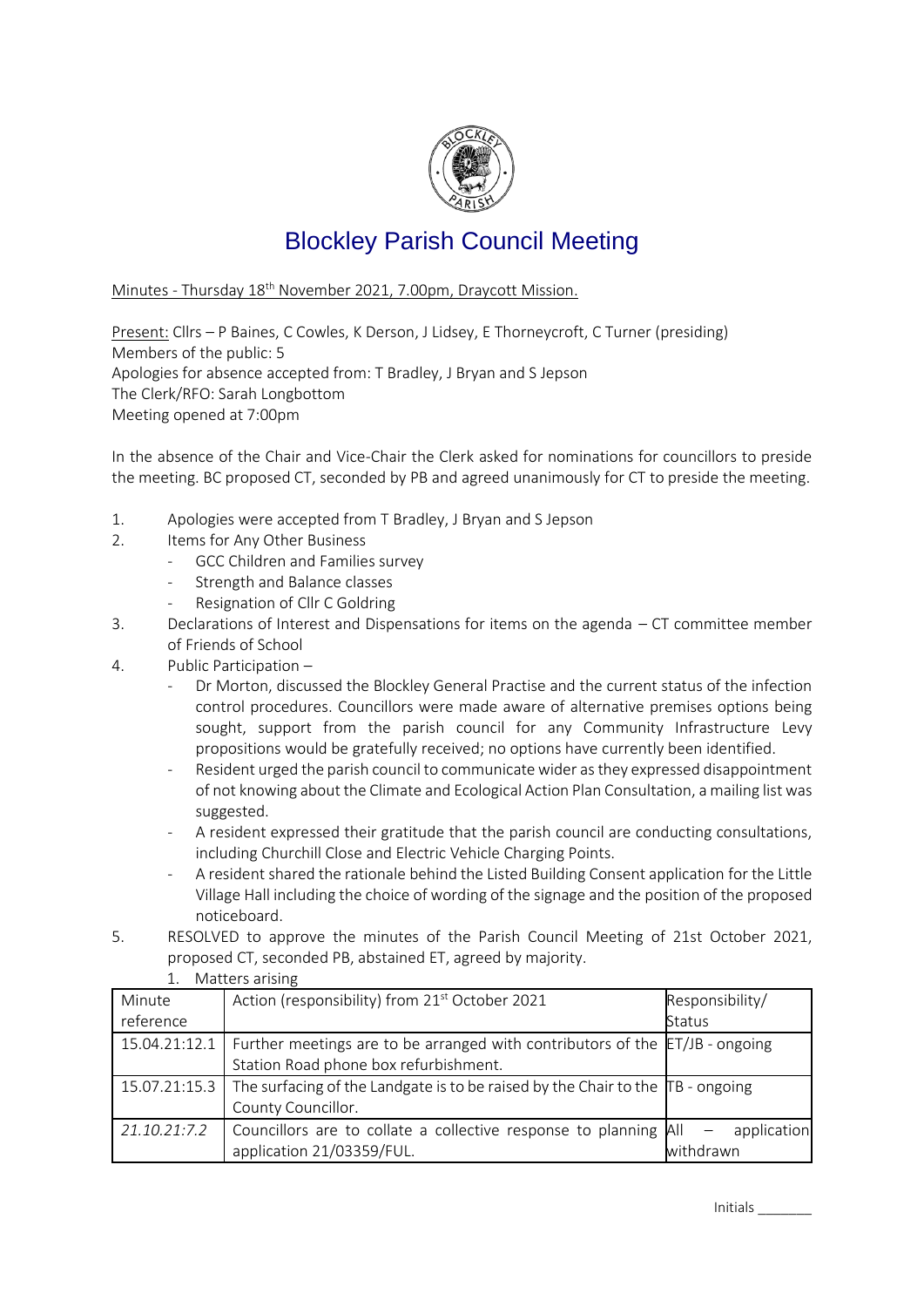| 21.10.21:8.1  | A list of winter works is to be collated by the Clerk and Clerk $-$ complete<br>Maintenance Officer for consideration by council in item 14<br>November.   |             |
|---------------|------------------------------------------------------------------------------------------------------------------------------------------------------------|-------------|
| 21.10.21:12.1 | Councillors are to attend the November SGH management CT/JB<br>committee meeting to discuss the governance and Trustee meeting 25.11.21<br>responsibility. | $-$ ongoing |
| 21.10.21:13.4 | CDC defibrillator grant to be applied for prior to purchase of Clerk - complete<br>cabinet.                                                                |             |
| 21.10.21:15.1 | Councillors are to receive one hour group training session on All - ongoing<br>Microsoft Teams.                                                            |             |
| 21.10.21:15.2 | Draycott resident to be met regarding the dog waste bin in $CT$ - complete*<br>Draycott.                                                                   |             |
| 21.10.21:16.1 | GRCC Food survey response to be circulated, agreed and CT - complete<br>submitted.                                                                         |             |
| 21.10.21:16.2 | The CDC Budget consultation is to be promoted on the BPC Clerk - complete<br>Facebook page.                                                                |             |

\*CT is to advise that the proposed junction for relocating the Draycott dog waste bin is not safe and the village green is not parish council managed and does not reduce the distance of dog waste bin from bench and additionally is closer proximity to residents boundary.

6. County and District Councillors' updates – Cllr Lynden Stowe and Cllr Sue Jepson not present. 7. Planning:

21/01674/AGRPAN: CT to circulate a comment regarding the recently passed Environmental Act and the obligation of 10% biodiversity net gain. *(ACTION: 18.11.21:7.1 CT)*

21/03898/FUL: BC is to circulate a comment reflecting a noise condition of no amplified music or entertainment on site and no amplified personal address or amplified coaching. *(ACTION: 18.11.21:7.2 BC)*

No further comments to be made on current applications.

- 8. Finance:
	- 1. Finance Report for 16th October 2021 12th November 2021 detailing all accounts held by the council was circulated ahead of the meeting
	- 2. RESOLVED to approve expenditure from 16th October 2021 12th November 2021, proposed BC, seconded PB, agreed unanimously
	- 3. RESOLVED to approve the 2022-2023 budget, proposed BC, seconded PB, agreed unanimously

Community groups are to be informed of the opportunity to apply for parish council grants *(ACTION: 18.11.21:8.3 Clerk)*

- 9. Community Christmas events: Cllr Turner
	- 1. RESOLVED to support the community Gingerbread Trail led by Friends of School; parish grounds permitted for use to display exhibitions and aluminium Di bond signs 120cm tall and 80cm wide are to be purchased to promote the event at a value of £298.15 for 5 signs to be positioned at the village entrances, proposed JL, seconded PB, CT abstained, agreed by majority.
	- 2. CT informed councillors that the Christmas tree is reverting back to be a real tree, it was noted that the ropes and attachments on the roof will be tested in 2022 and replacements may be needed in 2022.
- 10. Burials:
	- 1. RESOLVED to agree to increasing the age of a child's grave to be up to under 16 years of age as opposed to previously 12 years of age and to maintain the burial fees in 2022, proposed CT, seconded PB, agreed unanimously.

Initials \_\_\_\_\_\_\_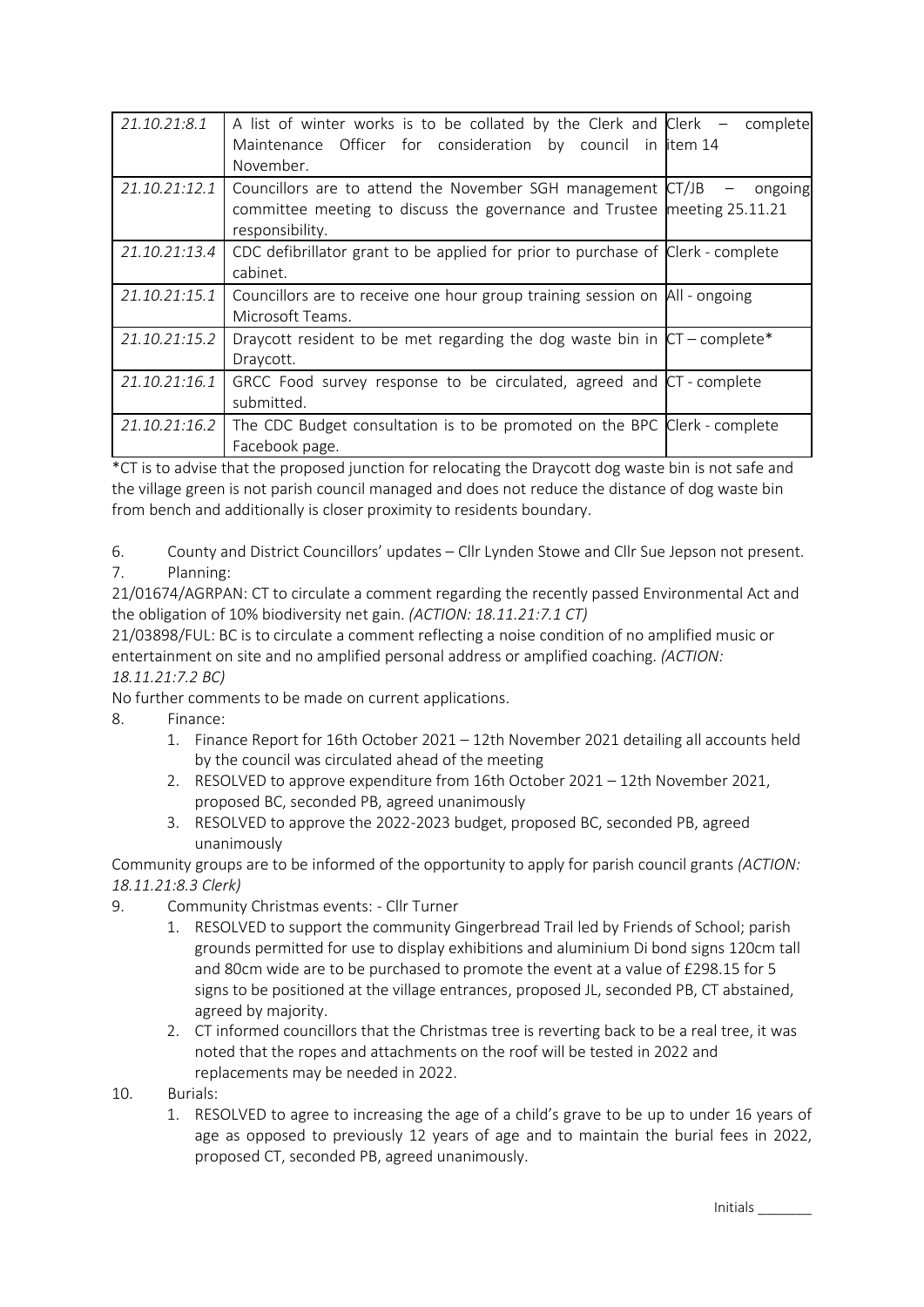## 11. Environmental Sustainability update:

An article for The Voice parish magazine has been submitted generating awareness of the Environmental Sustainability working group. CT is joining the event 'COP26 - What does it mean for the Cotswold area?' CT is speaking at the February Blockley Forum about environmental action. The last working group meeting discussed B-Lines in the parish and the next meeting has a guest speaker talking about their organic farm and tree planting scheme.

- 1. Consider the Gloucestershire Waste Local Plan CT is to circulate a response (ACTION: 18.11.21:11.1 CT)
- 12. Recreation:
	- 1. An extraordinary parish council meeting is to be held on the  $2<sup>nd</sup>$  December to proposed final equipment pieces for Churchill Close Springfield play areas, this will allow for a March installation date
- 13. Youth:
	- 1. DEFFERED to review the Children and Young People Strategy action plan
	- 2. JL circulated an overview of attendance figures and activities ahead of the meeting. CT thanked JL for all her work and input in the Youth Club for the last 5 years; KD is the successor lead councillor for Youth and Recreation.
	- 3. RESOLVED to approve £300 to fund Christmas activities for the Youth Club Juniors and Seniors, proposed JL, seconded ET, agreed unanimously.
- 14. Clerk's update and correspondence log:
	- Winter schedule of work for the Maintenance Officer was agreed by councillors: Fencing repairs at Paxford play area, strimming and clearing around all grit bins, removal of graffiti at Draycott bus shelter, replace top cemetery gate, tidy stones at cemetery lynch gate, keep St Georges Terrace bus shelter clear of leaves, arrange for the shot blasting and painting of the three iron gates at Churchill Close.
	- Clerk is to obtain quotes for new fencing and gates at Aston Magna play area *(ACTION: 18.11.21:14.1 Clerk).*
	- Councillors agreed that hall users of Jubilee Hall can access the parish council Wi-Fi without cost the Blockley Heritage Society.
	- Removal of the defibrillator cabinet at the old site and installation wiring at The Great Western Arms is happening on 19<sup>th</sup> November 2021, the defibrillator will be connected once the cabinet has been received. Publication of the new site is to be made, once installed.
	- The parish wide tree inspection is scheduled 13<sup>th</sup> January 2022.

Correspondence:

- Councillors agreed that a volunteer group to manage traffic during the 2 minutes silence on Remembrance Sunday is to be established in 2022.
- Clerk is to inform the enquiring resident that a date for the parish traffic survey has not been received from Cllr Lynden Stowe.
- 15. Any other business:
	- GCC Children and Families survey: Clerk to share on social media and CT to publicise on ClassList, the Blockley Primary School information app.
	- Strength and Balance classes: feedback from the classes is positive with the correct balance of exercises for those attending and the mindfulness that the instructor has. It is known that the session coincides with a similar class that Freestyle 360 provide, the class is to be reviewed in January *(ACTION: 18.11.21:15.1 KD).*
	- The resignation of Cllr Charlotte Goldring has been received, CT noted the work C Goldring did to ensure the installation of the Aston Magna play area.

Meeting closed at 20.47